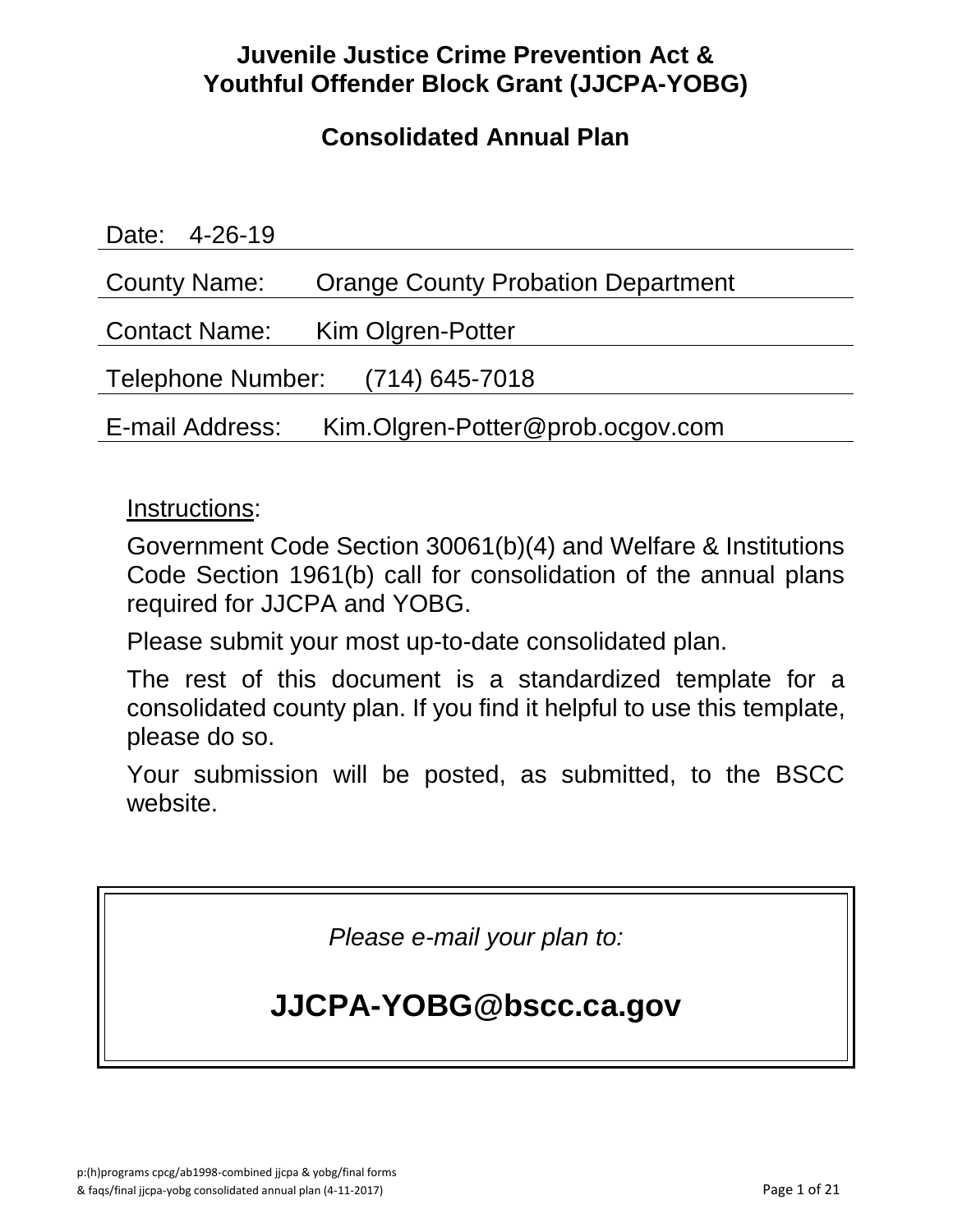# **Juvenile Justice Plan**

Part I. Countywide Service Needs, Priorities and Strategy

- A. Assessment of Existing Services
- B. Identifying and Prioritizing Focus Areas
- C. Juvenile Justice Action Strategy

Part II. Juvenile Justice Crime Prevention Act (JJCPA)

- A. Information Sharing and Data Collection
- B. Funded Programs, Strategies and/or System Enhancements

Part III. Youthful Offender Block Grant (YOBG)

- A. Strategy for Non-707(b) Offenders
- B. Regional Agreements
- C. Funded Programs, Placements, Services, Strategies and/or System **Enhancements**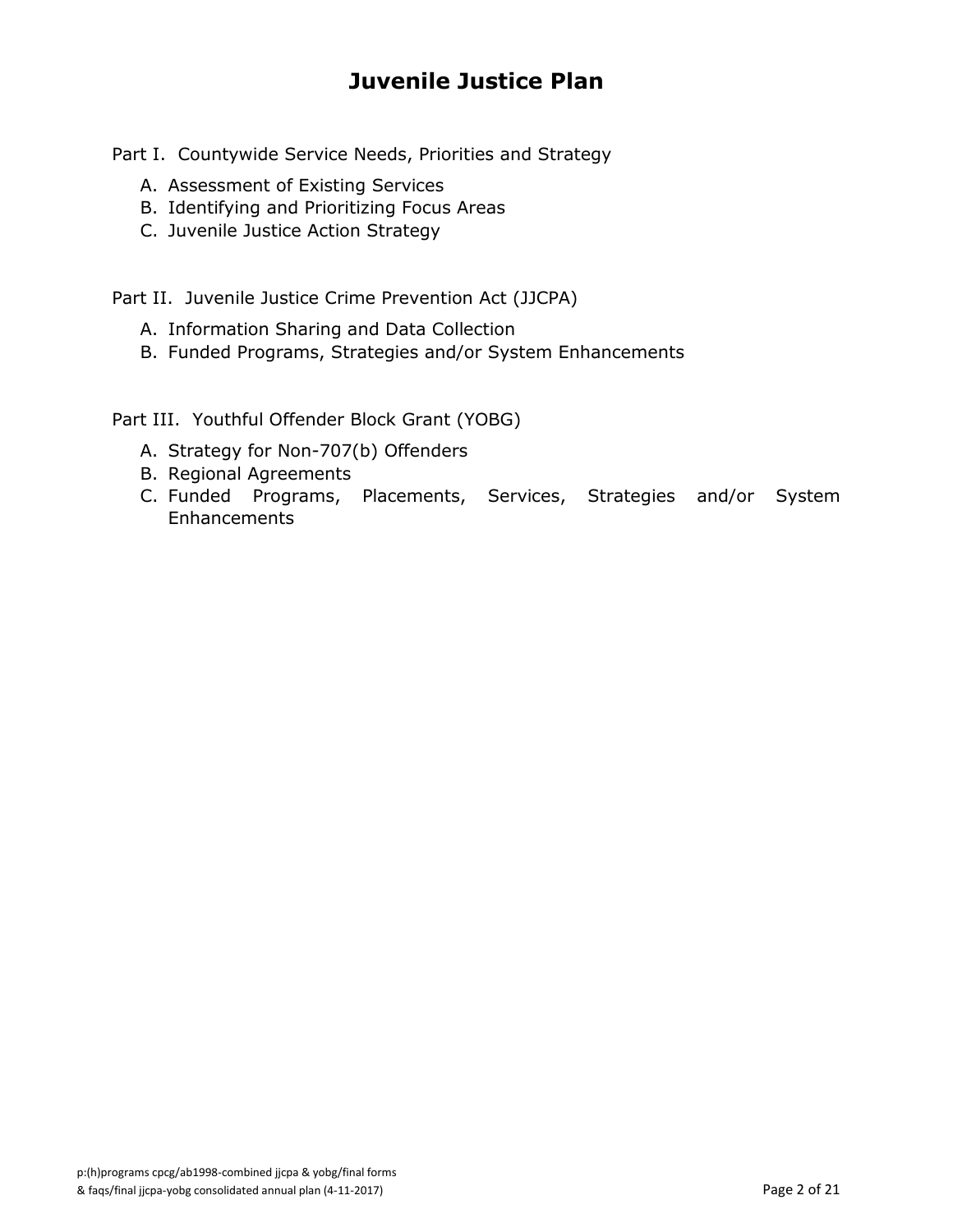### **Part I. Service Needs, Priorities & Strategy**

*Authority: Government Code Section 30061(b)(4)(A) The multiagency juvenile justice plan shall include, but not be limited to, all of the following components:*

*(i) An assessment of existing law enforcement, probation, education, mental health, health, social services, drug and alcohol, and youth services resources that specifically target at-risk juveniles, juvenile offenders, and their families.*

*(ii) An identification and prioritization of the neighborhoods, schools, and other areas in the community that face a significant public safety risk from juvenile crime, such as gang activity, daylight burglary, late-night robbery, vandalism, truancy, controlled substances sales, firearm-related violence, and juvenile substance abuse and alcohol use.*

*(iii) A local juvenile justice action strategy that provides for a continuum of responses to juvenile crime and delinquency and demonstrates a collaborative and integrated approach for implementing a system of swift, certain, and graduated responses for at-risk youth and juvenile offenders.*

*Government Code Section 30061(b)(4)(B)(ii) Collaborate and integrate services of all the resources set forth in clause (i) of subparagraph (A), to the extent appropriate.*

### **A. Assessment of Existing Services**

Include here an assessment of existing law enforcement, probation, education, mental health, health, social services, drug and alcohol, and youth services resources that specifically target at-risk juveniles, juvenile offenders, and their families.

Orange County law enforcement consists of 26 city police agencies, the Orange County Sheriff's Department, the Probation Department, the District Attorney**,** and the Public Defender's office.

In addition to local school districts, the Orange County Department of Education (OCDE) provides educational services**.** OCDE provides alternative schools for youth who have been unsuccessful in the local school districts and in the Probation Department operated juvenile facilities. OCDE also provides individual and group mental health and substance abuse therapy for youth at programs in community schools, youth reporting centers and in juvenile facilities.

The Orange County Health Care Agency (HCA) provides mental health and substance abuse therapy at community clinics throughout Orange County**,** in youth reporting centers**,** and in juvenile facilities. HCA and the Orange County Social Services Agency (SSA) also provide wraparound services for youth involved in the juvenile dependency/delinquency system.

There are many community-based organizations that collaborate in working with system involved youth and their families including the Orange County Bar Foundation, Wayfinders, Padres Unidos, the Grain Project, Project Kinship, Pure Game, New Earth, Orange County Asian Pacific Islander Community Alliance, The Catholic Diocese of Orange, Pacific Youth Ministries, and many other faith-based and secular human service organizations.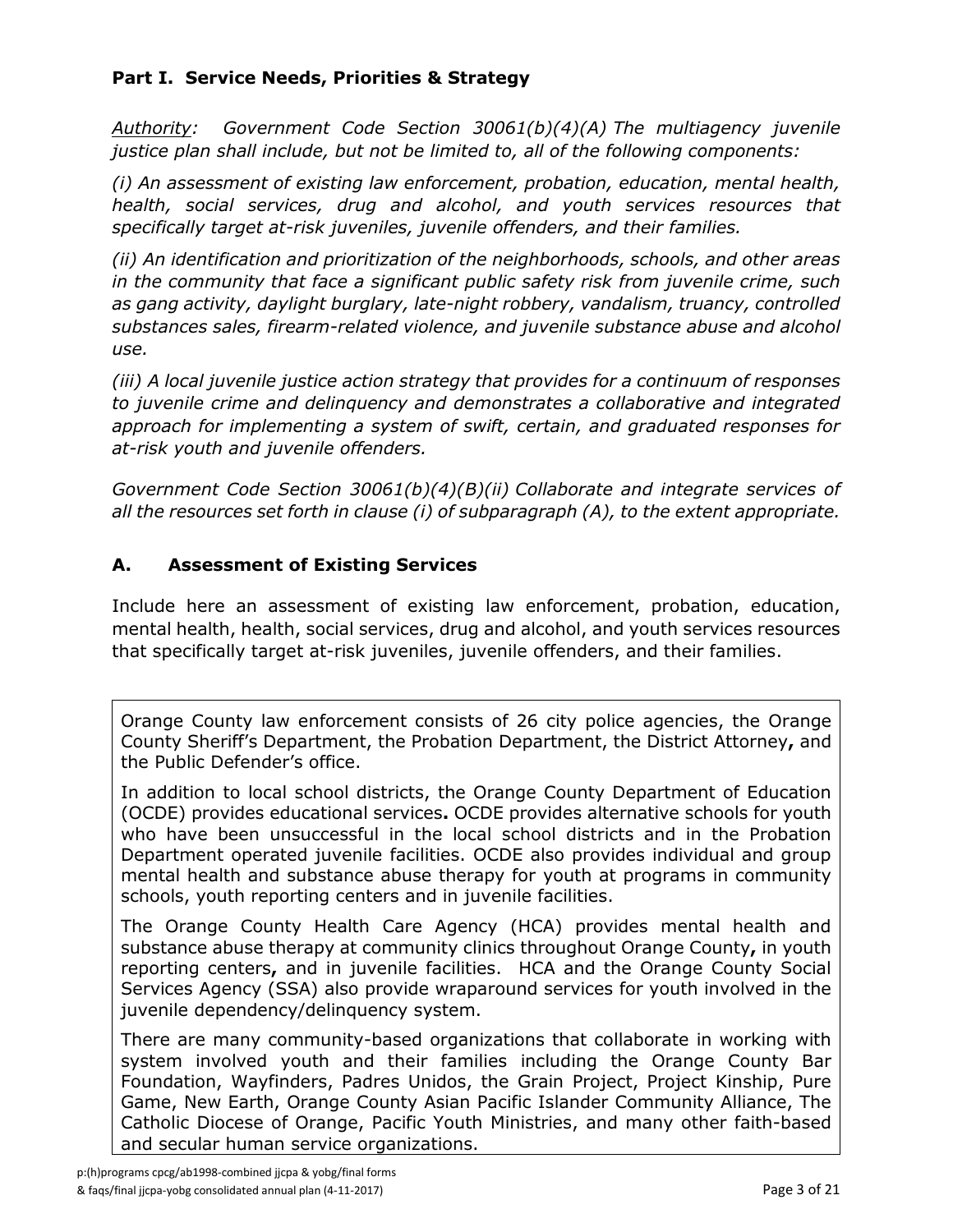Describe what approach will be used to facilitate collaboration amongst the organizations listed above and support the integration of services.

Juvenile Justice Services are coordinated by various multi-agency collaborative groups including the Orange County Juvenile Justice Commission, the Juvenile Justice Coordinating Council, and the Orange County Superior Court Blue Ribbon Commission. These bodies make determinations and provide oversight in the use of resources and the initiatives undertaken to address juvenile dependency/delinquency services.

### **B. Identifying and Prioritizing Focus Areas**

Identify and prioritize the neighborhoods, schools, and other areas of the county that face the most significant public safety risk from juvenile crime.

One of the priorities has been to focus intervention and services to the zip codes identified as having the highest arrest rates in Orange County. These zip codes are all located in the cities of Santa Ana and Anaheim, the two largest cities by population in Orange County. These zip codes include areas with diverse populations and problems with gang activity, narcotics sales and abuse. The Probation Department, the local law enforcement and our community-based partners have targeted these areas for human services interventions, as well as law enforcement suppression activities.

### **C. Juvenile Justice Action Strategy**

Describe your county's juvenile justice action strategy. Include an explanation of your county's continuum of responses to juvenile crime and delinquency as well as a description of the approach used to ensure a collaborative and integrated approach for implementing a system of swift, certain, and graduated responses for at-risk youth and juvenile offenders.

The Orange County Juvenile Justice Strategy begins with a citation or arrest by a law enforcement agency. The Probation Department screens cases through the Non-Custody and Custody Intake process.

Should formal court handling be required, the court has various dispositional options**:** informal handling, deferred entry of judgment**,** or wardship; and with or without probation supervision. Whenever possible, youth are diverted from the juvenile justice system. The Probation Department operates under the risk/needs responsivity principle, where the focus is on working with high-risk youth.

Graduated sanctions are used to ensure an appropriate response to delinquent behavior. The Probation Department has developed non-custodial sanctions**,** including Youth Reporting Center locations (day reporting centers providing on site school and treatment programs). Probation Officers act as case managers**,** making referrals to community–based organizations or other county agencies to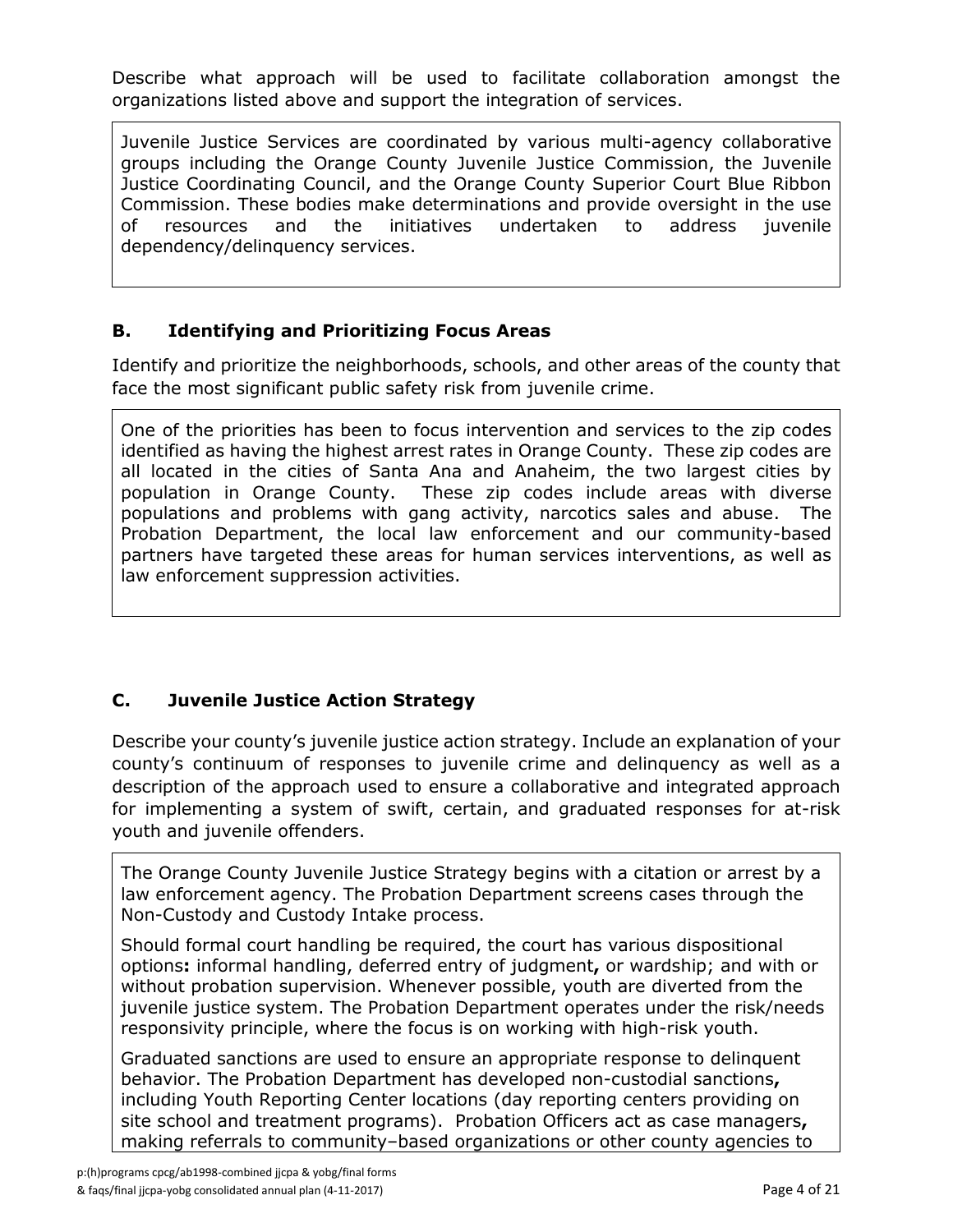provide services such as mental health**,** counseling, substance abuse counseling, gang intervention**,** or wraparound services. Probation Officers also provide cognitive-behavioral interventions proven effective at reducing recidivism**,** such as Effective Practices in Community Supervision (EPICS). Probation Officers also offer incentives to youth for positive behavior and compliance with terms and conditions of probation.

Should a court order a commitment to a juvenile facility, the Probation Department operates Juvenile Hall for secure detention, as well as two camp facilities where committed youth receive treatment services. The treatment provided includes mental health counseling, substance abuse counseling, sex offender treatment, and cognitive-behavioral programs; including Aggression Replacement Training, Thinking for a Change, Decision Points, and EPICS.

The Orange County Probation Department has been involved with the Juvenile Detention Alternatives Initiative resulting in a significant drop in overall juvenile crime and the use of secure and non-secure detention beds, and a significant increase in the use of diversion programs and evidence-based practices proven to reduce recidivism.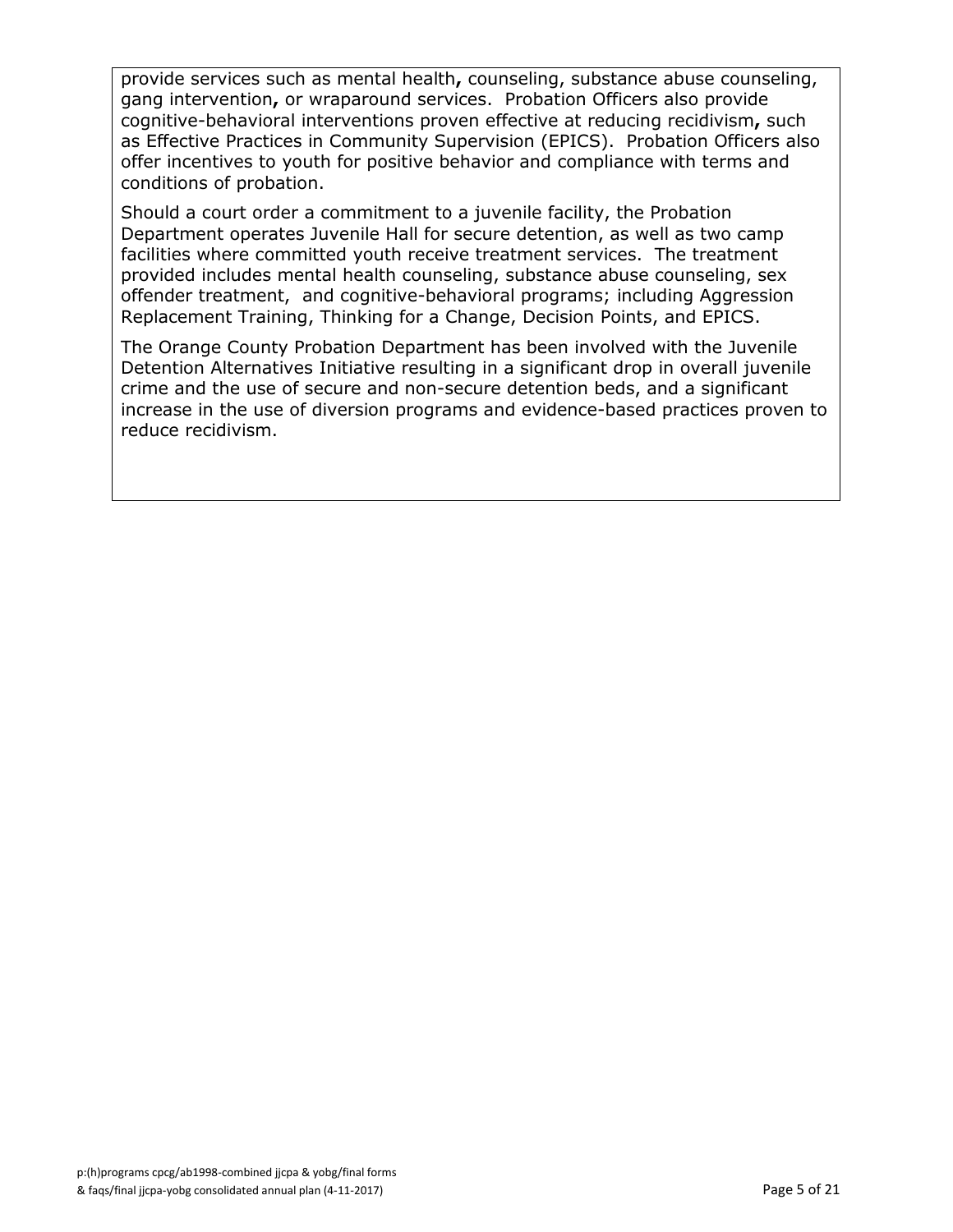### **Part II. Juvenile Justice Crime Prevention Act (JJCPA)**

*Authority: Government Code Section 30061(b)(4)(B) Programs, strategies, and system enhancements proposed to be funded under this chapter shall satisfy all of the following requirements:*

*(i) Be based on programs and approaches that have been demonstrated to be effective in reducing delinquency and addressing juvenile crime for any elements of response to juvenile crime and delinquency, including prevention, intervention, suppression, and incapacitation.*

*(iii) – Employ information sharing systems to ensure that county actions are fully coordinated, and designed to provide data for measuring the success of juvenile justice programs and strategies."*

*Government Code Section 30061(b)(4)(A) The multiagency juvenile justice plan shall include, but not be limited to, all of the following components:*

*(iv) A description of the programs, strategies, or system enhancements that are proposed to be funded pursuant to this subparagraph.*

### **A. Information Sharing and Data**

Describe your information systems and their ability to facilitate the sharing of data across agencies within your county. Describe the data obtained through these systems and how those data are used to measure the success of juvenile justice programs and strategies.

The Probation Department operates a client management system that was developed internally. The system includes a validated risk/needs assessment to determine a youth's risk to recidivate. The system provides access to a comprehensive set of data on Court orders, recidivism, probation violations, contact information, family information, interventions, resource referrals, substance abuse, gang involvement**,** and special needs. Information is shared with the Orange County Health Care Agency and the Social Services Agency; based on the need to share data in order to provide appropriate services. The Probation Department's Research Division is able to extract data from the system to provide required reports and to assist management in making data-driven decisions.

### **B. Funded Programs, Strategies and/or System Enhancements**

Using the template on the next page, describe each program, strategy and/or system enhancement that will be supported with funding from JJPCA, identifying anything that is co-funded with Youthful Offender Block Grant (YOBG) moneys.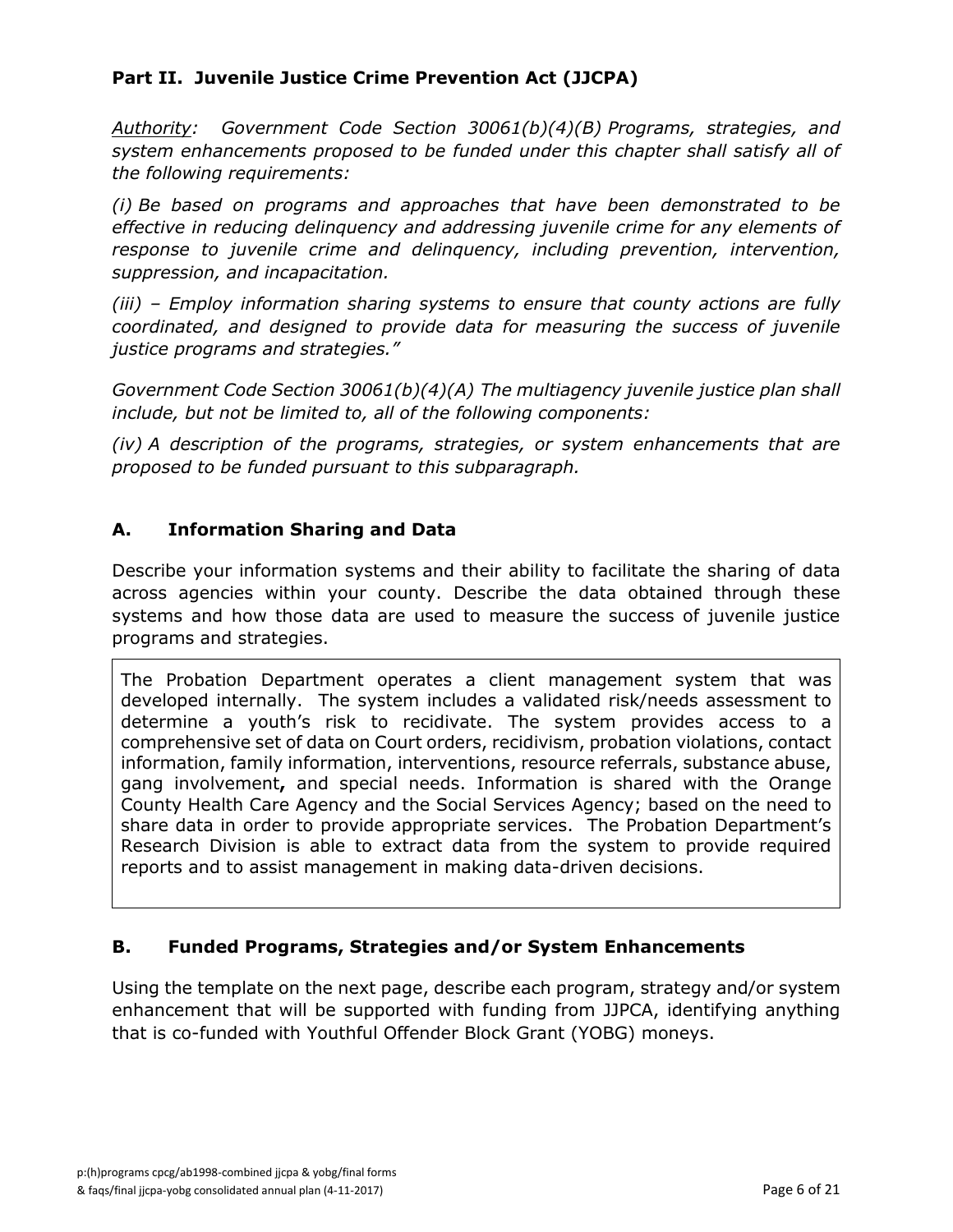*This template should be copied as many times as needed to capture every program, strategy and system enhancement you plan to fund next year.*

#### *Program Name:*

Juvenile Recovery Court

### **Evidence Upon Which It Is Based:**

Juvenile Recovery Court (JRC) is a based on a model where an interactive judicial officer leads an interdisciplinary team including the District Attorney, Public Defender, Probation, Health Care Agency clinicians, and parents to address a youth's substance abuse issues. The model has been shown effective nationally. The research conducted by the Orange County Probation Department has shown reduced recidivism and substance use.

### *Description:*

JRC is a collaborative program for youthful offenders demonstrating an escalating pattern of drug and alcohol use. JRC provides intensive supervision and treatment for substance abuse to these youth as an alternative to incarceration. There are five program phases, including an initial 30-day orientation period. The primary JRC goals are to increase sobriety and reduce recidivism while reducing the reliance on incarceration. Participants can complete the program in a minimum of nine months. When a youth graduates, all charges and stayed time are dismissed and wardship is terminated.

Services provided within JRC include the following:

- Participation in weekly individual and group therapy sessions
- Attendance at weekly self-help meetings
- Weekly reporting to the probation officer for progress checks and drug testing
- Regular attendance in school with no behavior problems reported.
- Compliance with all court-ordered terms and conditions and regularly scheduled weekly, bi-monthly, or monthly court appearances for progress reviews
- Regular monitoring of youthful offenders' success utilizing incentives as included in the Probation Juvenile Incentives program approved by the Board of Supervisors
- Collaboration between county partners such as District Attorney, Health Care Agency, Juvenile Court, Public Defender, Probation Department and community collaborates (Parent Empowerment Program)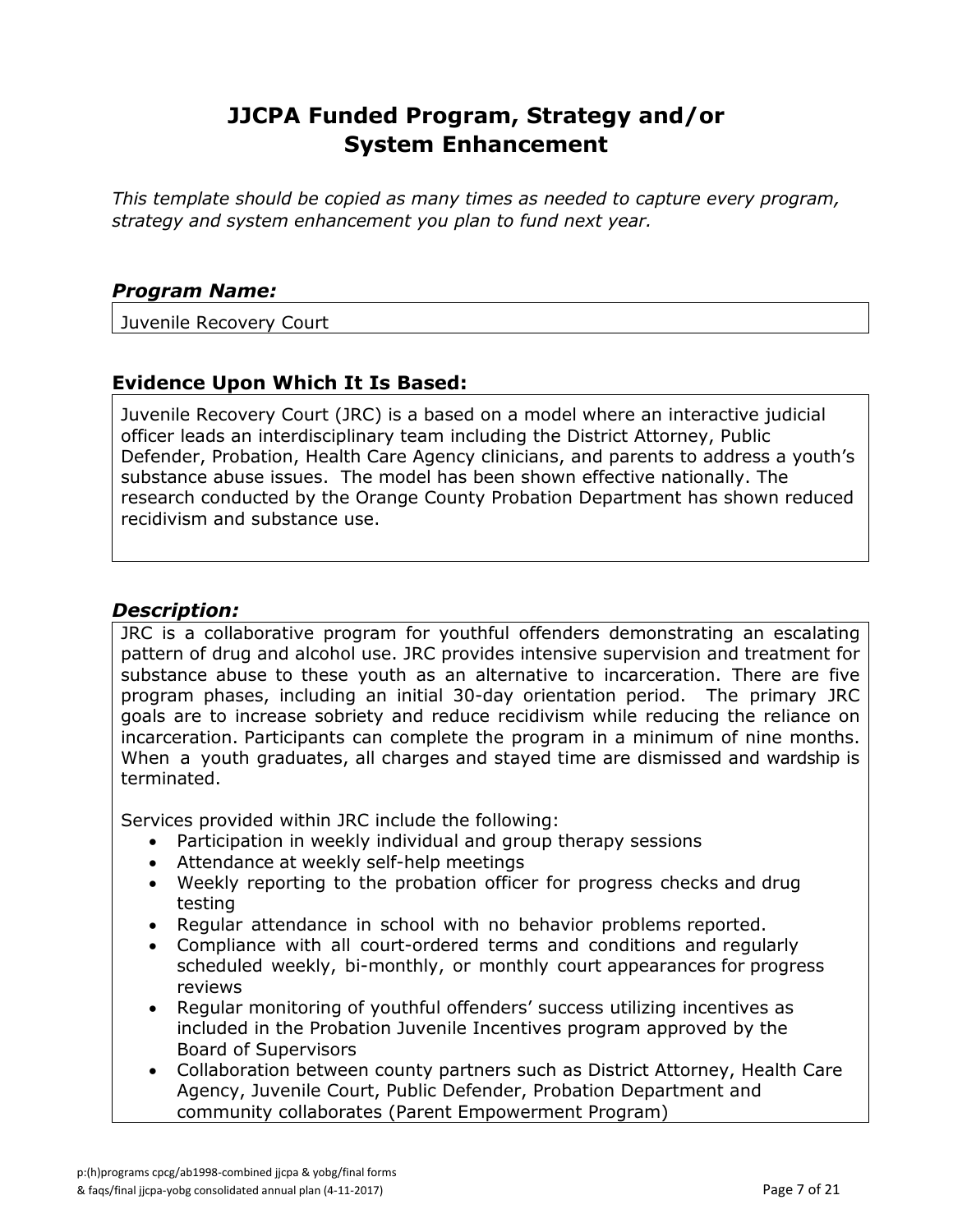*This template should be copied as many times as needed to capture every program, strategy and system enhancement you plan to fund next year.*

### *Program Name:*

Decentralized Intake/Sheriff's Prevention Program

### **Evidence Upon Which It Is Based:**

The Decentralized Intake Program (DCI) is modeled after diversion programs, which attempt to minimize the effects of labeling, associated with offending and limit the opportunities youth have to associate with antisocial peers by reducing their contact and exposure to the juvenile justice system. Evidence-based principles of the Risk/Needs/Responsivity model support minimizing intervention by the juvenile justice system for lower risk offenders.

### *Description:*

DCI increases the level of counseling and diversion services for at- risk youth in the unincorporated areas and cities serviced by the Orange County Sheriff's Department. DCI staff offers timely assessment and a progression of intervention services to youth and their families near their homes. The primary goal of DCI is to reduce the number of at-risk youth that progress further in the juvenile justice system through prompt assessment and linkage to appropriate services at the earliest possible point.

Services provided within DCI include:

- Expedited processing of youth arrested and referred to needed resources
- Referral of DCI youth and their families to local resources, programs and classes for appropriate intervention services when possible
- Informal consultations among the on-site operations staff for purposes of making more informed decisions about certain cases
- Collaboration between county partners such as Orange County Sheriff's Department, Probation Department and community collaborates (Pepperdine Resource, Youth Diversion and Education (PRYDE)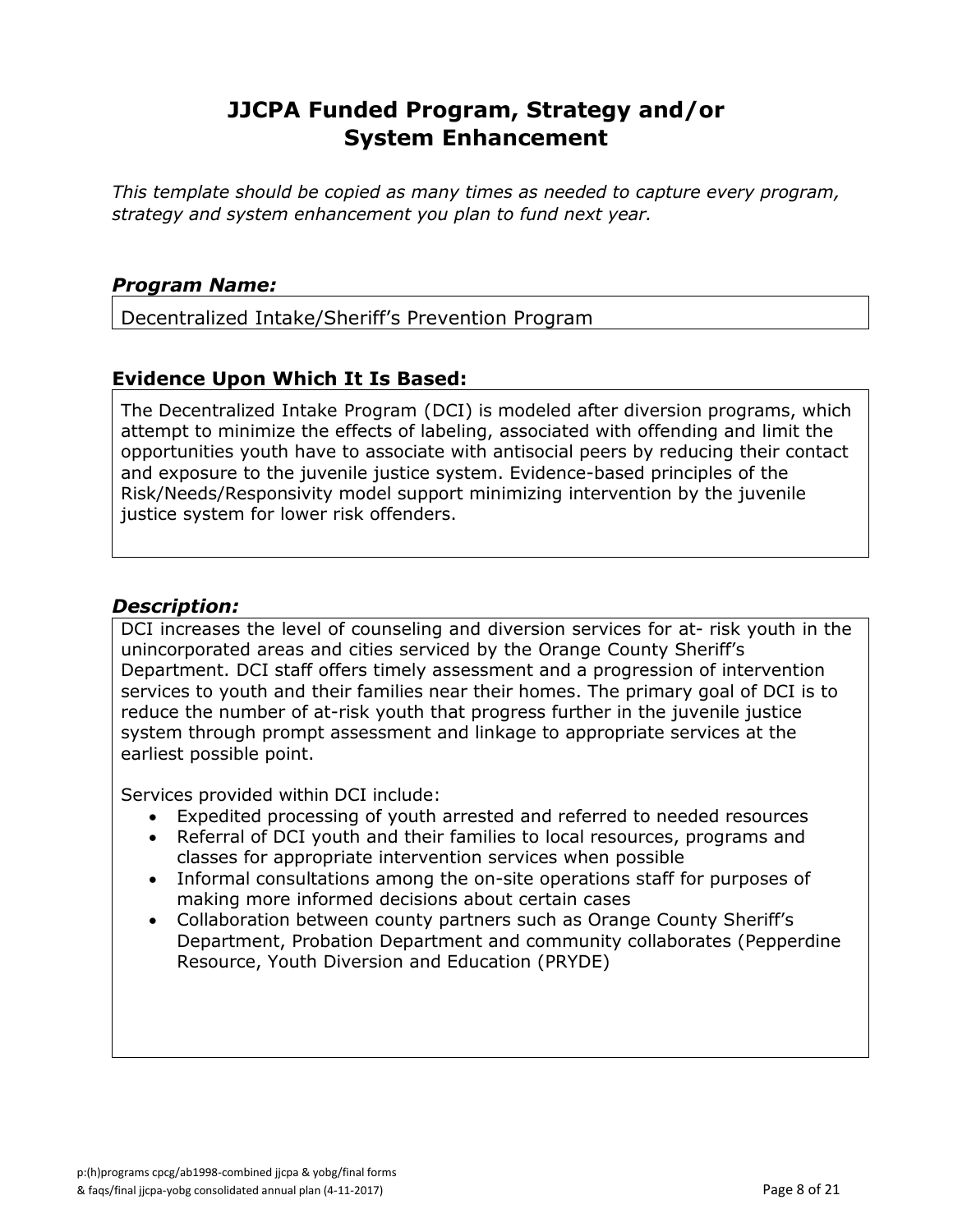*This template should be copied as many times as needed to capture every program, strategy and system enhancement you plan to fund next year.*

### *Program Name:*

Truancy Response Program

### **Evidence Upon Which It Is Based:**

The Truancy Response Program (TRP) focuses on family education, support and resource referrals to reduce truancy. Parent education and support programs have been shown to have a statistically significant impact on recidivism. Truancy has also been shown to be a stepping-stone to substance abuse and criminal behavior. By providing families with supportive services aimed at reducing truancy, criminal behavior is reduced.

### *Description:*

TRP is a cooperative effort to address the problem of chronic truancy in Orange County schools. TRP focuses on chronically truant youth and their families who have failed to respond to the traditional efforts at the school district level. A primary goal of TRP is to reduce school truancies and absences in order to increase the chance of youths' future success. The program places youth at risk for delinquency and aims to reduce the number of youth who go on to commit a crime resulting in a formal 602 application. TRP provides progression of interventions up to and including formal court action.

Services provided within TRP include the following:

- Mandatory attendance of truant youth and their parents at school-based group meetings conducted by the District Attorney
- School-site consultation by a probation officer with a truant youth and his/her parents
- Referral to probation for a TRP intake evaluation for informal handling initially.
- Placement in one of several "pre-court" TRP interventions monitored by probation
- Court-ordered placement of the youth on 725 W&I and/or prosecution of the parents. If terminated unsuccessfully, may result in 602 W&I and CDL suspension/delay for 365 days
- Court-ordered participation of both youth and parents in a Parent Empowerment Program workshop designed to coach parents in effective discipline methods for their children
- Referrals for services such as counseling, parenting skills, and basic housing and shelter needs provided for truancy court families by collaborating agencies.
- Regular monitoring of youthful offenders' success utilizing incentives as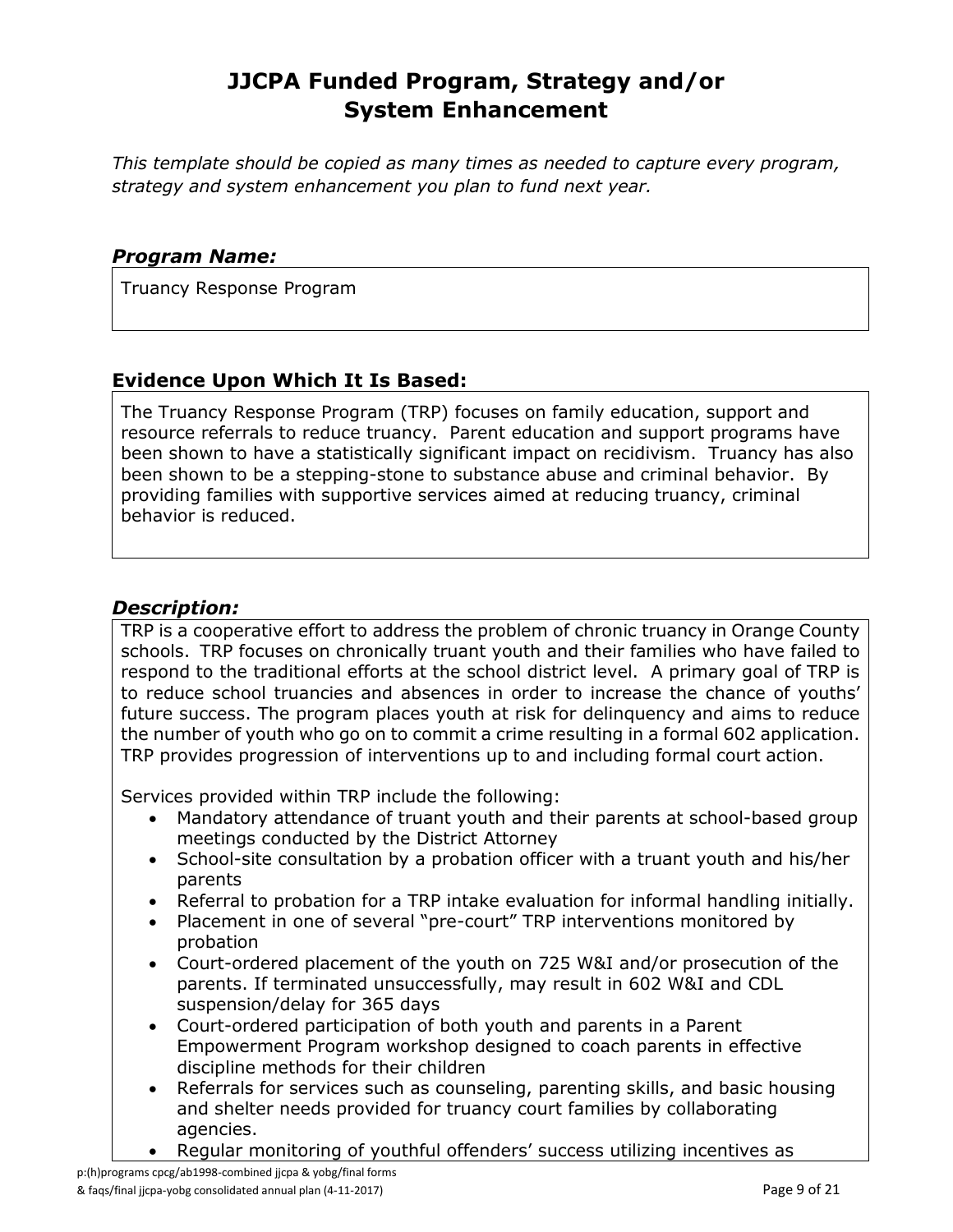included in the Probation Juvenile Incentives program approved by the Board of Supervisors

 Collaboration between county partners such as District Attorney, Juvenile Court, Social Services Agency, Public Defender, Probation Department and community partners (Department of Education, Waymakers, Boy's and Girl's Club of Garden Grove, and local school districts)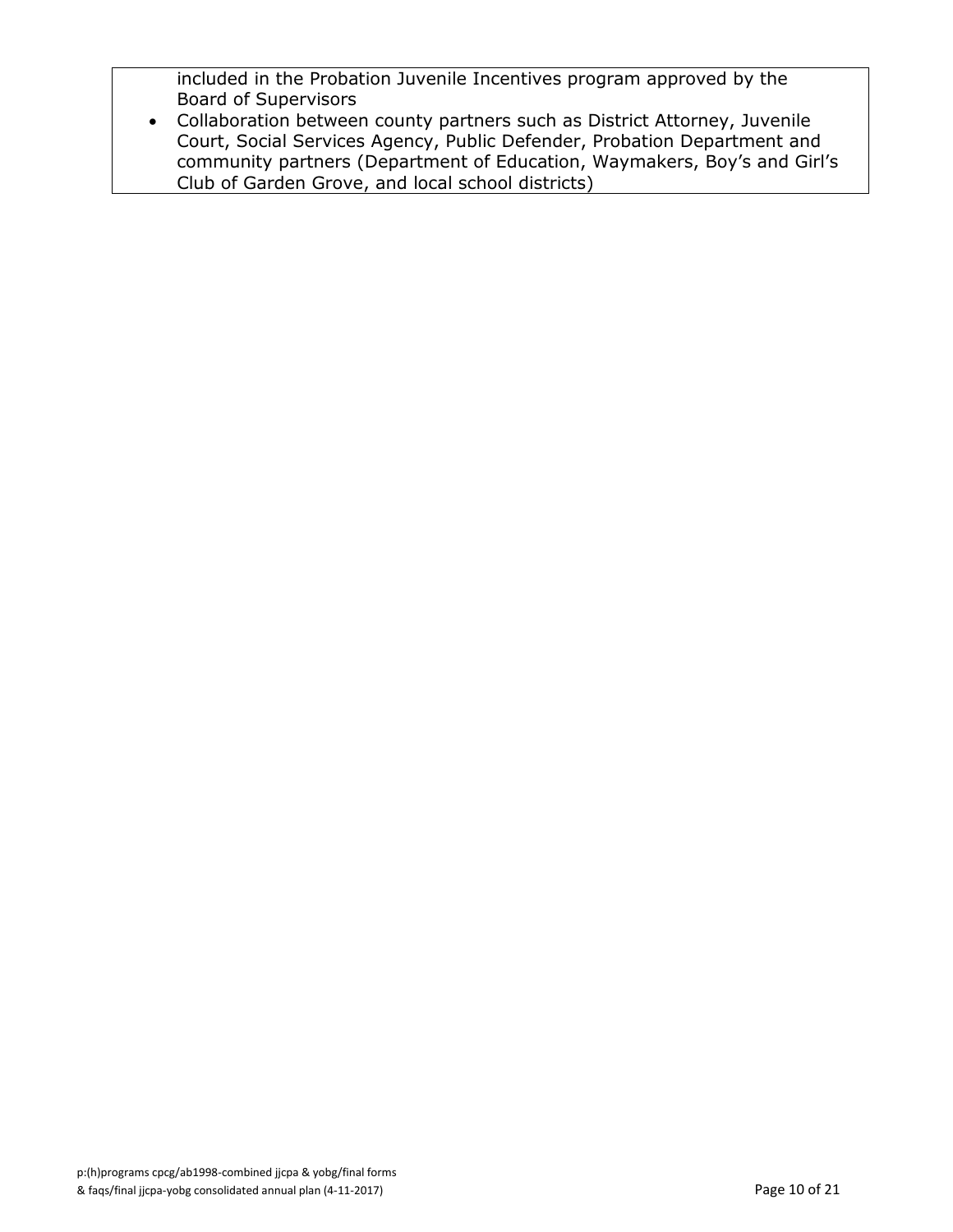*This template should be copied as many times as needed to capture every program, strategy and system enhancement you plan to fund next year.*

#### *Program Name:*

School Mobile Assessment and Response Team

### **Evidence Upon Which It Is Based:**

The School Mobile Assessment and Response Team (SMART) is an early intervention and prevention program focused on involvement with families and youth to prevent school based violence and delinquency. The use of a threat assessment tool assists in determining the appropriate level of intervention needed. Family support, resource referrals**,** and diversion have all been shown to be effective in reducing delinquent behaviors.

### *Description:*

SMART was established to reduce crime and violence by youth on, near, or affecting school campuses. SMART works in conjunction with various collaborative partners and agencies on incidents related to violence, threats, possession and/or use of weapons, unstable behaviors and suicidal actions or tendencies. SMART members respond day or night to calls from school and community personnel reporting violence or threats of violence. Each call for service results in an assessment of the situation, a threat assessment as needed (including home searches for weapons) and referrals to law enforcement, diversion programs, or other alternative services. The SMART goal is to prevent and/or detect the precursors to violence through education and awareness, preempting likely instances of violence through threat assessment, and responding quickly and effectively to violence on or around school campuses.

Services provided within SMART include the following:

- Conduct threat assessments at the school and/or community site
- Refer at-risk youth to appropriate community resources for assessment and intervention services
- Investigate criminal acts and make arrests if necessary or recommend to a diversion program
- Maintain safety and security to the school and return staff and students to their daily routine
- Collaboration between county partners such as Orange County Sheriff's Department, Probation Department, District Attorney, Health Care Agency, and community partners (local school districts).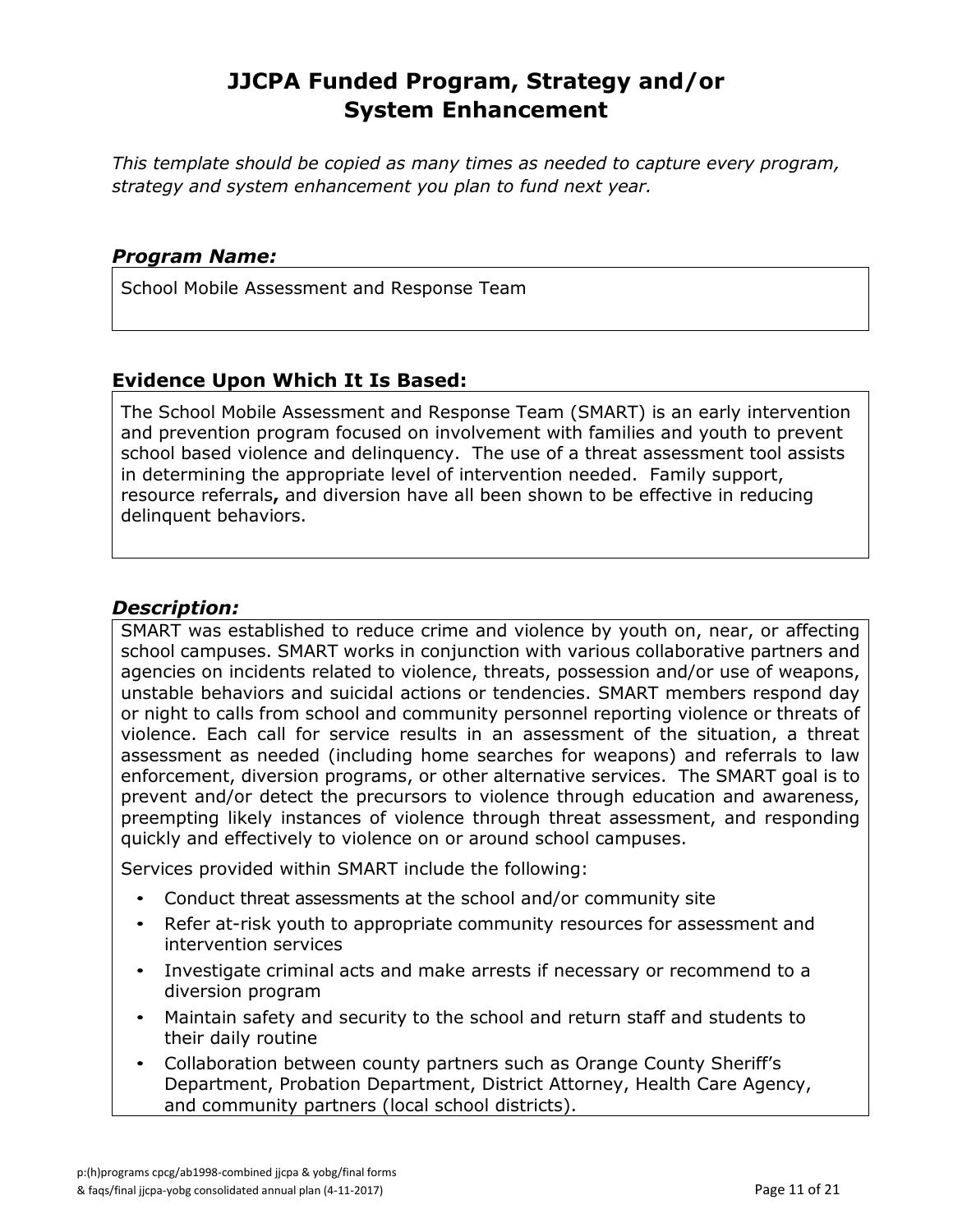*This template should be copied as many times as needed to capture every program, strategy and system enhancement you plan to fund next year.*

#### *Program Name:*

Youth Reporting Centers

### **Evidence Upon Which It Is Based:**

The Youth Reporting Centers (YRCs) are day reporting centers that include a multidisciplinary team. The Department of Education provides school instruction and Health Care Agency clinicians provide individual and group therapy for youth. Probation Department utilizes best practices, cognitive-behavioral interventions and programing including Effective Practices in Community Supervision (EPICS) and Decision Points to effect behavioral change in the youth. Probation Officers refer youth in violation of their terms and conditions of probation to the YRC in lieu of filing a formal violation. This diverts youth from formal court handling as well as provides them with programming and services that target criminogenic risk factors.

### *Description:*

The YRCs mission and goal is to reduce the use of secure detention by providing a highly structured community based alternative confinement program. The staff at the YRC strive to promote lawful and productive lifestyles of its students by providing proven intervention and programming.

The YRCs operate within the local community to provide the youth population with the opportunity to modify poor behavior and learn the skills needed to comply with their court orders and terms of probation. The youth attend a full academic program; participate in afternoon group counseling, individual counseling, and random drug testing with an emphasis on obtaining and maintaining sobriety. The students are encouraged to seek employment to support their families, pay taxes, and repay the victims of their crimes. The YRCs also provide an alternative to the traditional incarceration model. Youth receive support services during the day and return home on alternative monitoring versus confinement in a juvenile facility.

Services provided within the YRC's include the following:

- On-site school
- Drug and alcohol abuse assessment and counseling
- Mental health assessment and treatment
- Cognitive behavioral intervention programs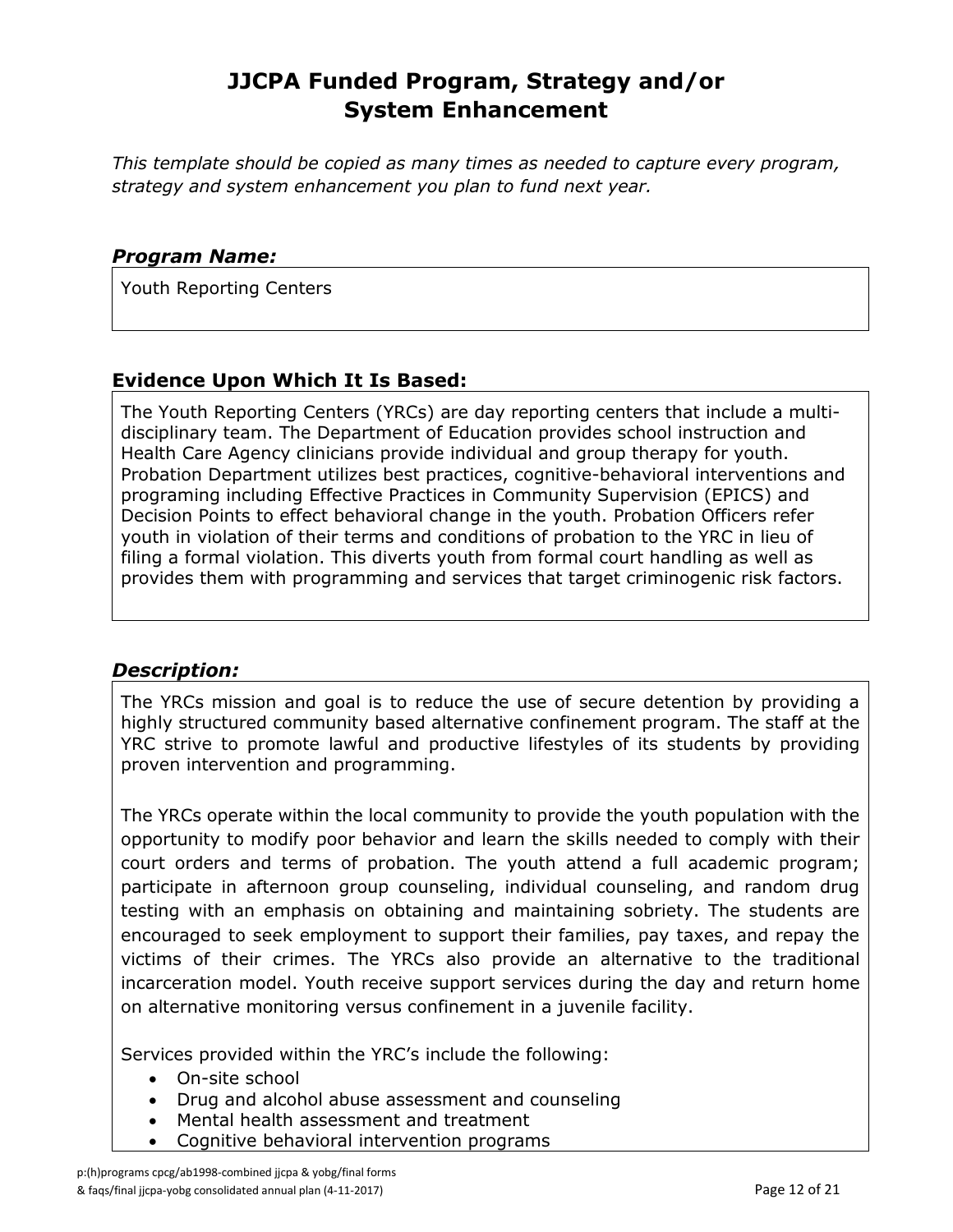- Family services and parenting education
- Gang Intervention Counseling
- Community service, and enrichment activities
- Meals
- Transportation to and from home to the site
- Close supervision on the site and supervision in the community
- Alternative monitoring (such as electronic monitoring) of youth in the community
- Accountability Commitment program
- Regular monitoring of youthful offenders' success utilizing incentives as included in the Probation Juvenile Incentives program approved by the Board of Supervisors
- Collaboration between county partners such as Department of Education, Health Care Agency and Probation Department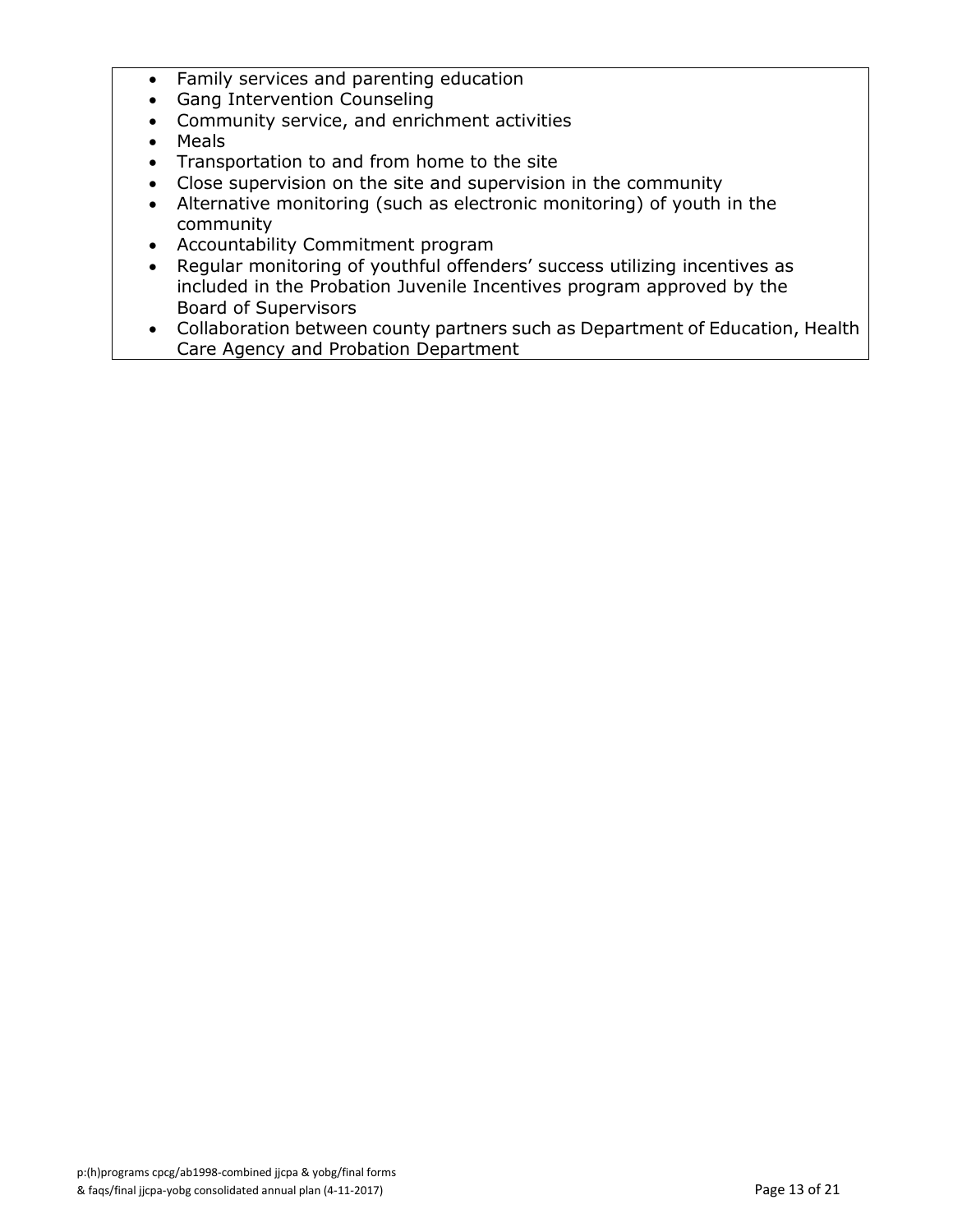*This template should be copied as many times as needed to capture every program, strategy and system enhancement you plan to fund next year.*

#### *Program Name:*

Substance Use Disorder Programs

### **Evidence Upon Which It Is Based:**

The Substance Use Disorder Programs include programs tailored to both male youth and female youth. The Addiction, Substance Abuse Education and Recognition Treatment (ASERT) program and the Sobriety Through Education and Prevention (STEP) program are based on the Therapeutic Community model for substance abuse treatment program with the addition of the Aggression Replacement Training cognitive-behavior program specific to addressing criminal recidivism. Youth in the program receive individual therapy focusing on the treatment of co-occurring disorders and cognitive-behavioral therapy. Family therapy is provided based on an assessment of needs by the clinician. Research has shown that strategies that target criminal thinking and substance abuse reduces the likelihood of reoffending by individuals assessed to be at high risk to recidivate.

### *Description:*

The ASERT Boys Program provides intensive drug and alcohol abuse intervention for juvenile male youthful offenders who have a custody commitment and a history of drug and/or alcohol abuse. The primary goal of the program is to reduce the likelihood of these offenders to recidivate. The program integrates a multidisciplinary intervention and education model that is based on a national substance abuse treatment program.

Services provided within the ASERT program include:

- Intensive drug counseling by clinical psychologists and alcohol and drug abuse services counselors
- Integrated case assessment and planning involving unit staff, education staff and collateral resources
- Multi-disciplinary education lab that provides computerized diagnostic evaluation of reading, language arts and math competencies
- Occupational training and job placement services
- Regular monitoring of youthful offenders' success utilizing incentives as included in the Probation Juvenile Incentives program approved by the Board of Supervisors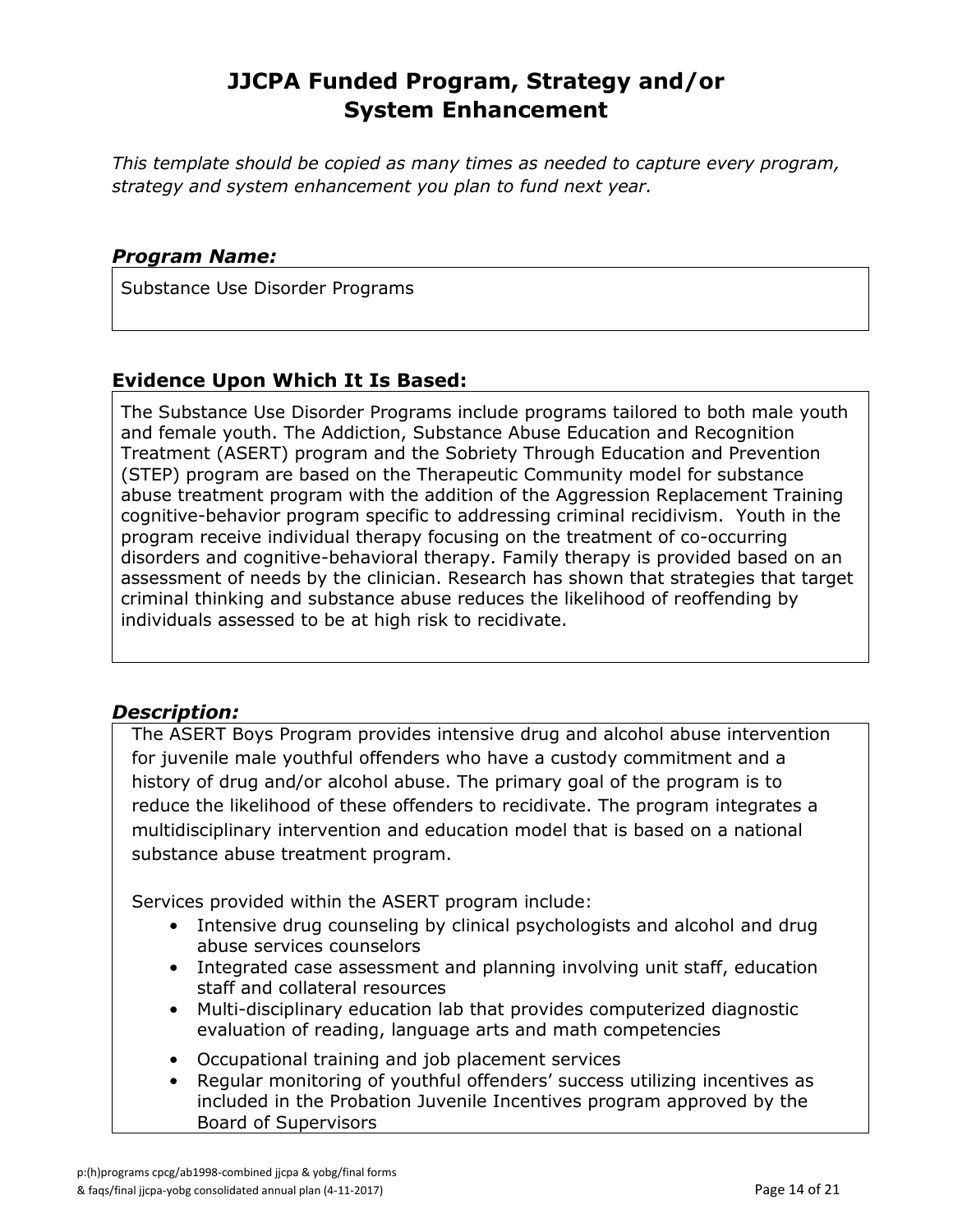• Collaboration between county partners such as Health Care Agency and Probation Department and community partners (Department of Education/Safe Schools, North Regional Occupational Program, Orange County Bar Foundation)

The STEP Girls Program provides gender-specific programming services in a custodial setting for female youth serving a court-ordered commitment. The primary goal of the STEP Girls Program is to reduce the likelihood that participants will go on to further delinquency or a pattern of adult crime. The bevy of services is specifically designed for the female offender population.

Services provided by the STEP program include:

- Comprehensive psychological and substance abuse assessment and treatment services provided by a psychologist and drug counselor
- Assessment of academic skills and development of an individualized plan to address skill deficits by a school counselor
- Gender-specific programming that includes individualized and group counseling services and women's issues discussion groups
- Expanded use of the Just Beginnings parenting education curriculum
- Mentoring and counseling support services during post-release
- Centralized oversight of the program by a unit coordinator
- Monthly case conferences with the youth and treatment team to discuss youth's progress in the program and transition plan for release back into the community
- Regular monitoring of youthful offenders' success utilizing incentives as included in the Probation Juvenile Incentives program approved by the Board of Supervisors
- Collaboration between county partners such as Health Care Agency and Probation Department and community partners (Department of Education/Safe Schools, North Regional Occupational Program, Orange County Bar Foundation)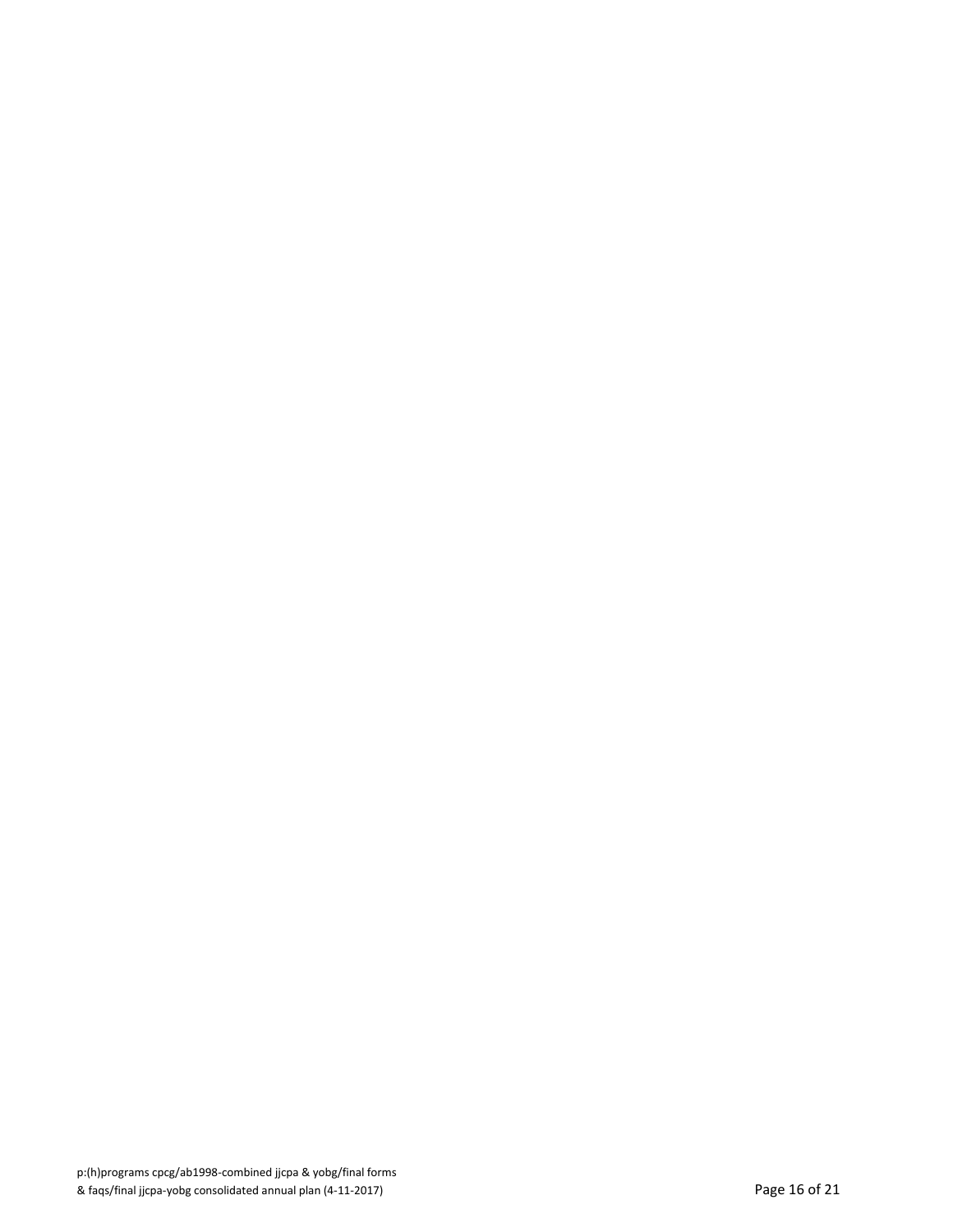### **Part III. Youthful Offender Block Grant (YOBG)**

*Authority: Welfare & Institutions Code Section 1961(a) – On or before May 1 of each year, each county shall prepare and submit to the Board of State and Community Corrections a Juvenile Justice Development Plan on its proposed programs, strategies, and system enhancements for the next fiscal year from the Youthful Offender Block Grant Fund described in Section 1951. The plan shall include all of the following:*

*(1) A description of the programs, placements, services, strategies, and system enhancements to be funded by the block grant allocation pursuant to this chapter, including, but not limited to, the programs, tools, and strategies outlined in Section 1960.*

*(2) A description of how the plan relates to or supports the county's overall strategy for dealing with youthful offenders who have not committed an offense described in subdivision (b) of Section 707, and who are no longer eligible for commitment to the Division of Juvenile Facilities under Section 733 as of September 1, 2007.*

*(3) A description of any regional agreements or arrangements to be supported by the block grant allocation pursuant to this chapter.*

*(4) A description of how the programs, placements, services, or strategies identified in the plan coordinate with multiagency juvenile justice plans and programs under paragraph (4) of subdivision (b) of Section 30061 of the Government Code.*

### **A. Strategy for Non-707(b) Offenders**

Describe your county's overall strategy for dealing with non-707(b) youthful offenders who are not eligible for commitment to the Division of Juvenile Justice. Explain how this Plan relates to or supports that strategy.

The Orange County Probation Department employs various strategies to address non-707 offenders:

- Supervision is based on a validated risk/needs assessment to determine an appropriate level of intervention. Probation supervision takes place at home, through Youth Reporting Centers and community-based programs
- Foster Care with relative or non-relative caregivers
- Secure Detention and Treatment
- PRYDE Program a long-term custody program for youth eligible for state incarceration. Provides a highly focused program that includes components such as Thinking for a Change cognitive behavioral program, gang intervention, education, substance abuse treatment, individual therapy, conjoint parent and youth programs and social skill building services
- Sex Offender Program weekly group and individual counseling to address court ordered Sex Offender Therapy. Deputy Juvenile Correctional Officers provide both individual casework counseling and unit programming to address each youth's social and behavioral needs
- Pre-camp Program youth attend the "Decision Points" program, a 5-session open cognitive-behavioral program that teaches youth how their behavior is controlled by their thinking and how changing their thinking can lead to better decisions and outcomes in their lives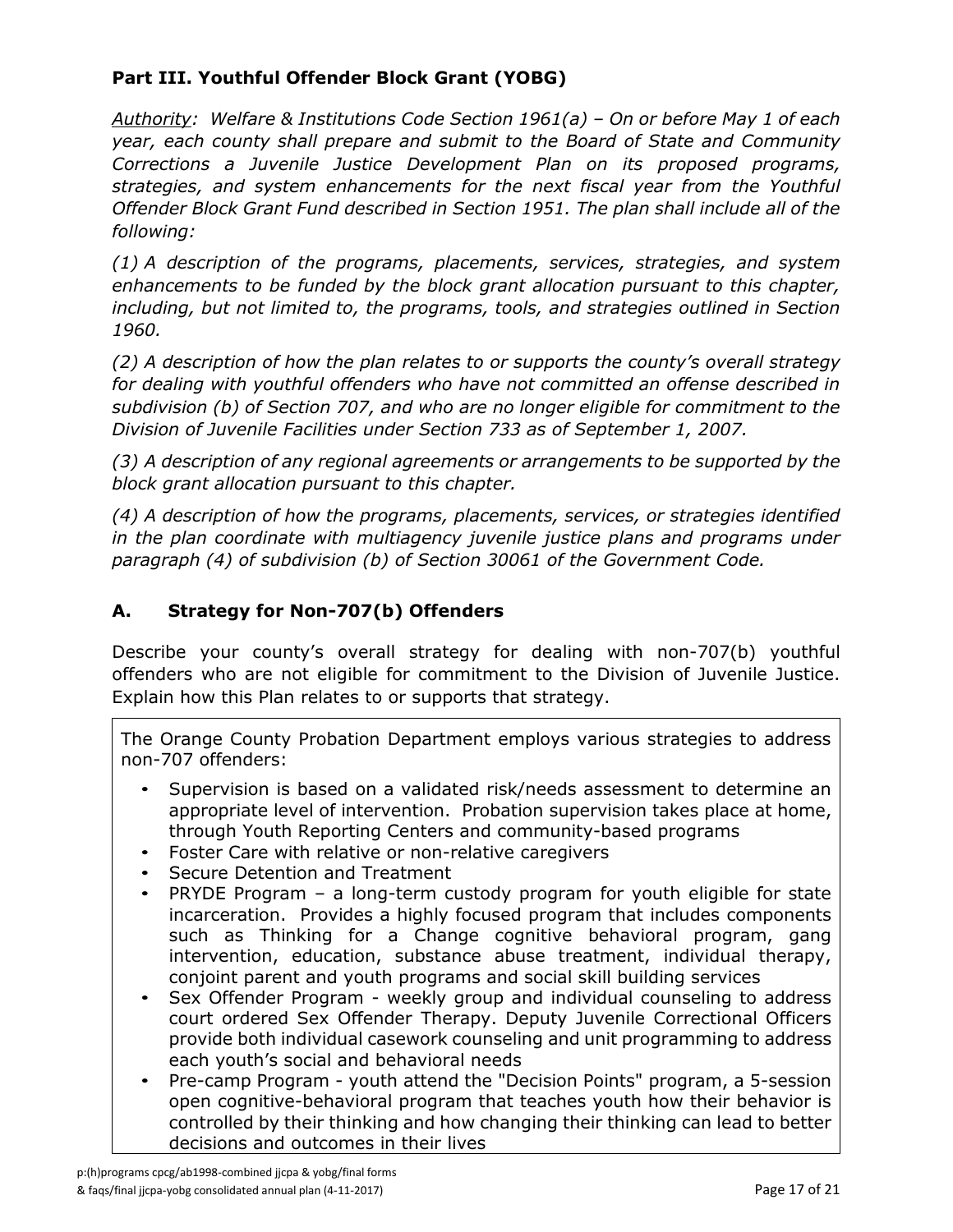- Youth Leadership Academy a short-term custody program offering Thinking For A Change cognitive behavioral intervention, job readiness, transitional case planning and services, drug and alcohol services, education, and social skill building services
- Electronic Monitoring 24/7 GPS and radio frequency monitoring for select youthful offenders as a deterrent and enhancement tool in community supervision
- Accountability Commitment Program intensive community supervision utilizing a youth reporting center, electronic monitoring, educational services, social skill building and wraparound services
- Intensive Probation Supervision provides risks and needs assessments to develop case plans to reduce those risks. Deputy Probation Officers also work on family reunification, emancipation and transitional living planning
- Reentry or Aftercare Services Field supervision of wards that are released into the community by conducting random home calls, resource referrals and case management services to youth and their families

### **B. Regional Agreements**

Describe any regional agreements or arrangements to be supported with YOBG funds.

Orange County does not currently have regional agreements as part of its YOBG funded services. Being a large urban county, the needs of the youth in Orange County are significant and there is no need for a regional approach to services with other counties at this time.

#### **C. Funded Programs, Placements, Services, Strategies and/or System Enhancements**

Using the template on the next page, describe the programs, placements, services, strategies, and system enhancements to be funded through the YOBG program. Explain how they complement or coordinate with the programs, strategies and system enhancements to be funded through the JJCPA program.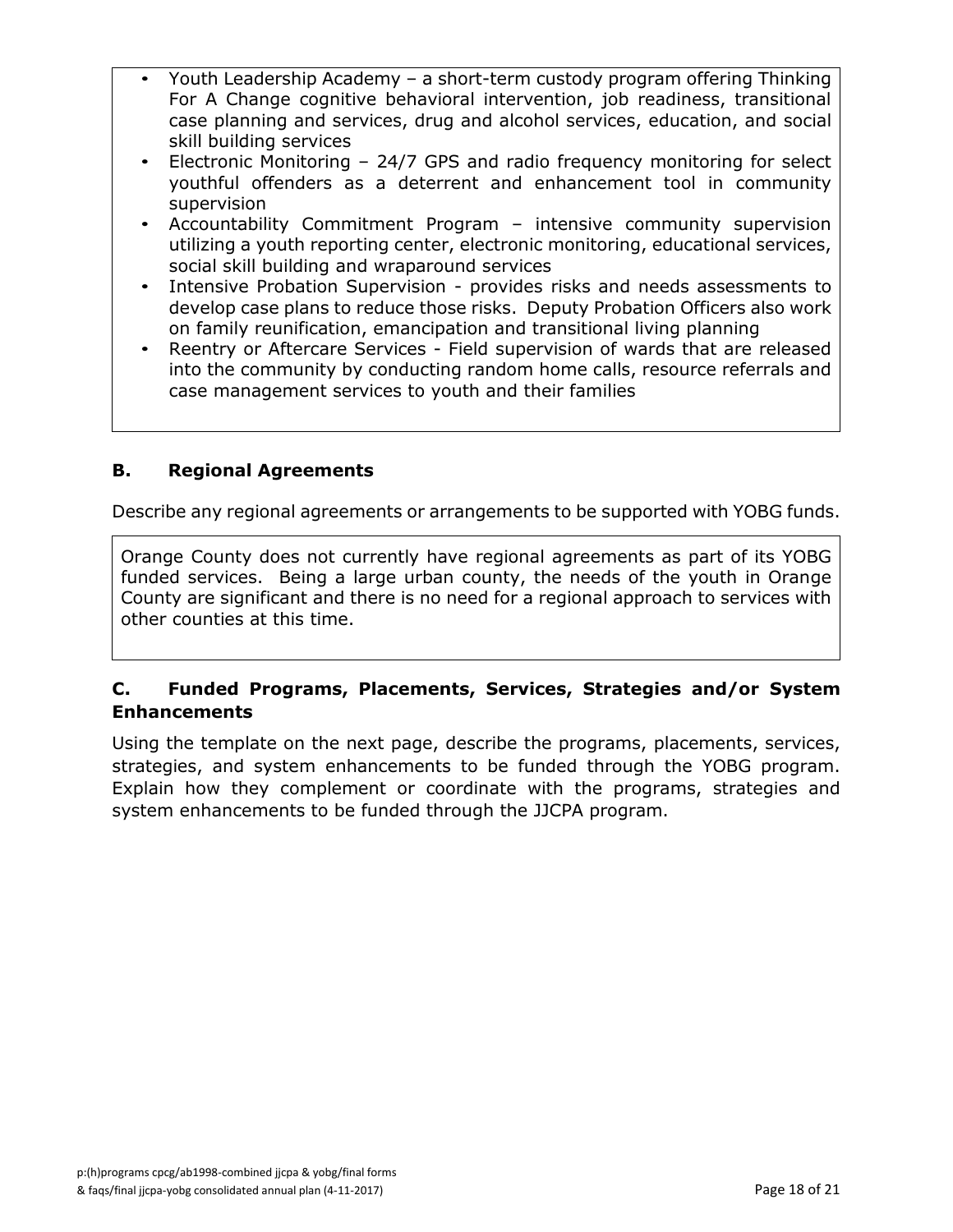# **YOBG Funded Program, Placement, Service, Strategy and/or System Enhancement**

*This template should be copied as many times as needed to capture every program, placement, service, strategy, and system enhancement you plan to fund next year.*

#### *Program Name:*

Juvenile Facilities Programming

#### *Nature of Coordination with JJCPA:*

N/A

#### *Description:*

Juvenile Facilities Programming provides institutional and camp programming at the Juvenile Hall Facility and Camp Facilities. Each facility provides similar evidencebased cognitive-behavioral treatment programs. Camps target youth based on age, gender, criminogenic risk factors and/or commitment length**.** Youth participate in a tiered phase level system of various programs. Programs provide continuum of response for the in-custody treatment of youth. Additionally, specific programs within the facilities target youth who require a higher level of need for transition and reentry services.

Services provided within Juvenile Facilities Programming include:

- Cognitive behavioral treatment programs to assist in-custody youth with their rehabilitation
- Aggression preplacement training
- Thinking for A Change (T4C)
- Decision Points and Effective Practices in Community Supervision (EPICS)
- Just Beginnings parenting program and baby visits sponsored by the Youth Law Center (available to all eligible youth)
- Individual and group counseling
- Therapy provided by a licensed clinician
- Drug/Alcohol & Mental Health counseling
- Educational & Vocation services to address each youth's social and behavioral needs
- Youthful Offender Wraparound (YOW) services
- Assistance for college enrollment, employment and family reunification (i.e. Regional Occupational Program)
- Other evidence based programming
- Regular monitoring of youthful offenders' success including incentives as included in Probation Juvenile Incentives program as approved by the Board of Supervisors
- Collaboration between county partners such as Health Care Agency, Probation Department and community partners (Department of Education/Safe Schools, North Regional Occupational Program, Orange County Bar Foundation)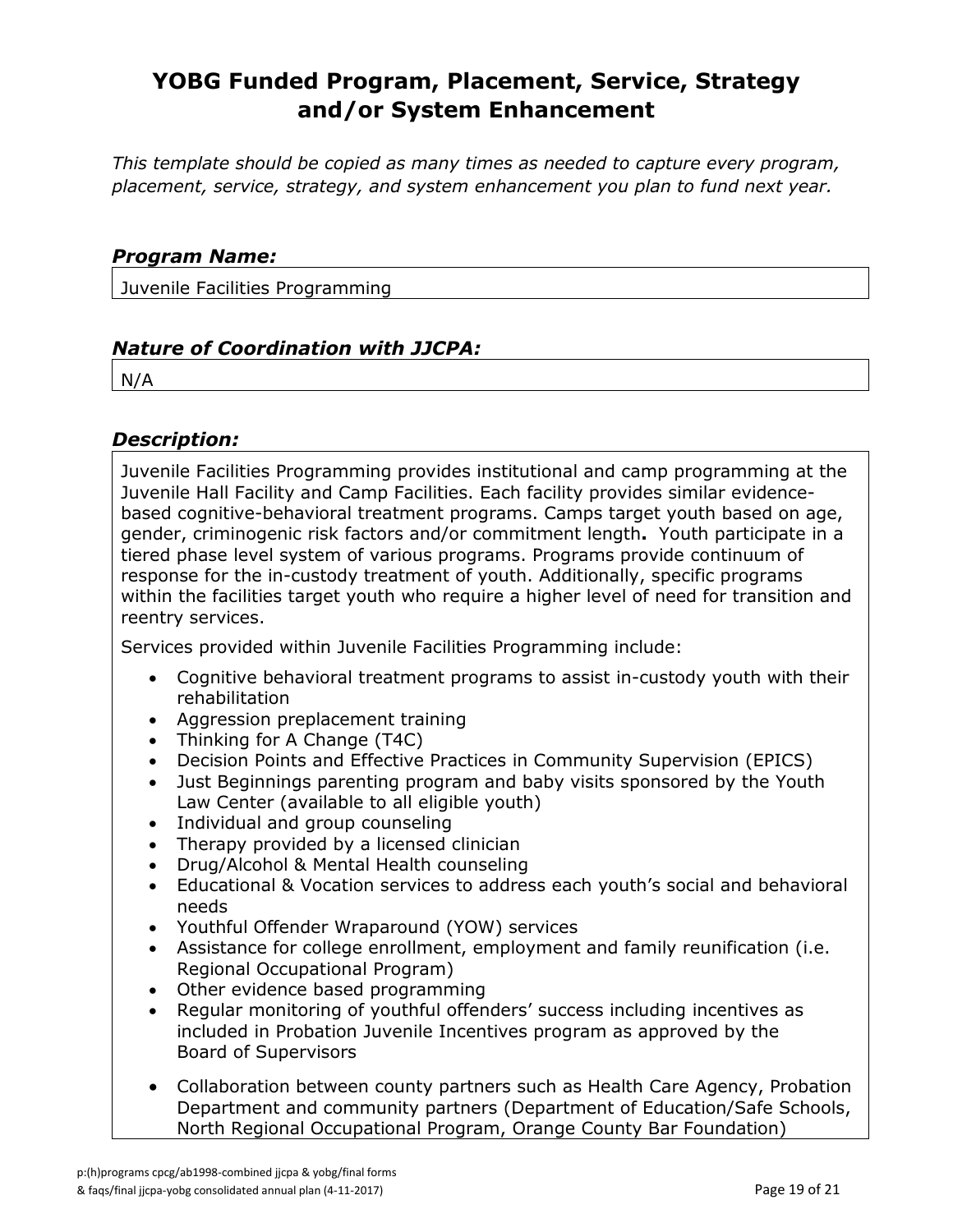# **YOBG Funded Program, Placement, Service, Strategy and/or System Enhancement**

*This template should be copied as many times as needed to capture every program, placement, service, strategy, and system enhancement you plan to fund next year.*

#### *Program Name:*

Pre-Detention and Pre-Disposition Program

#### *Nature of Coordination with JJCPA:*

N/A

#### *Description:*

The Pre-Detention and Pre-Disposition Program provides a continuum of strategies to reduce the use of incarceration while providing for electronic monitoring and supervision of youth at home while awaiting adjudication of their cases. Using a validated risk assessment instrument to determine which youth can be safely released home under this program protects the community and allows secure detention beds to be used only for high-risk offenders. All participants in the program are supervised utilizing electronic monitoring equipment. This allows preadjudicated wards to be served in a community based setting rather than being detained with youth assessed to be high-risk offenders. Youth are held accountable to the rules of the program and expected to attend school according to their school's schedule as well as comply with all counseling orders from the court.

Services provided in the Pre-Detention and Pre-Disposition Program include:

- Supporting youth in the community and in their homes
- Face-to-face contact between officers and youth assigned to their caseloads
- Risk assessment tools used to screen youth for eligibility in the program
- Effective Practices in Community Supervision (EPICS)
- Electronic Monitoring 24/7 GPS and radio frequency monitoring for select youthful offenders as a deterrent and enhancement tool in community supervision
- Regular monitoring of youthful offenders' success utilizing incentives as included in the Probation Juvenile Incentives program approved by the Board of Supervisors